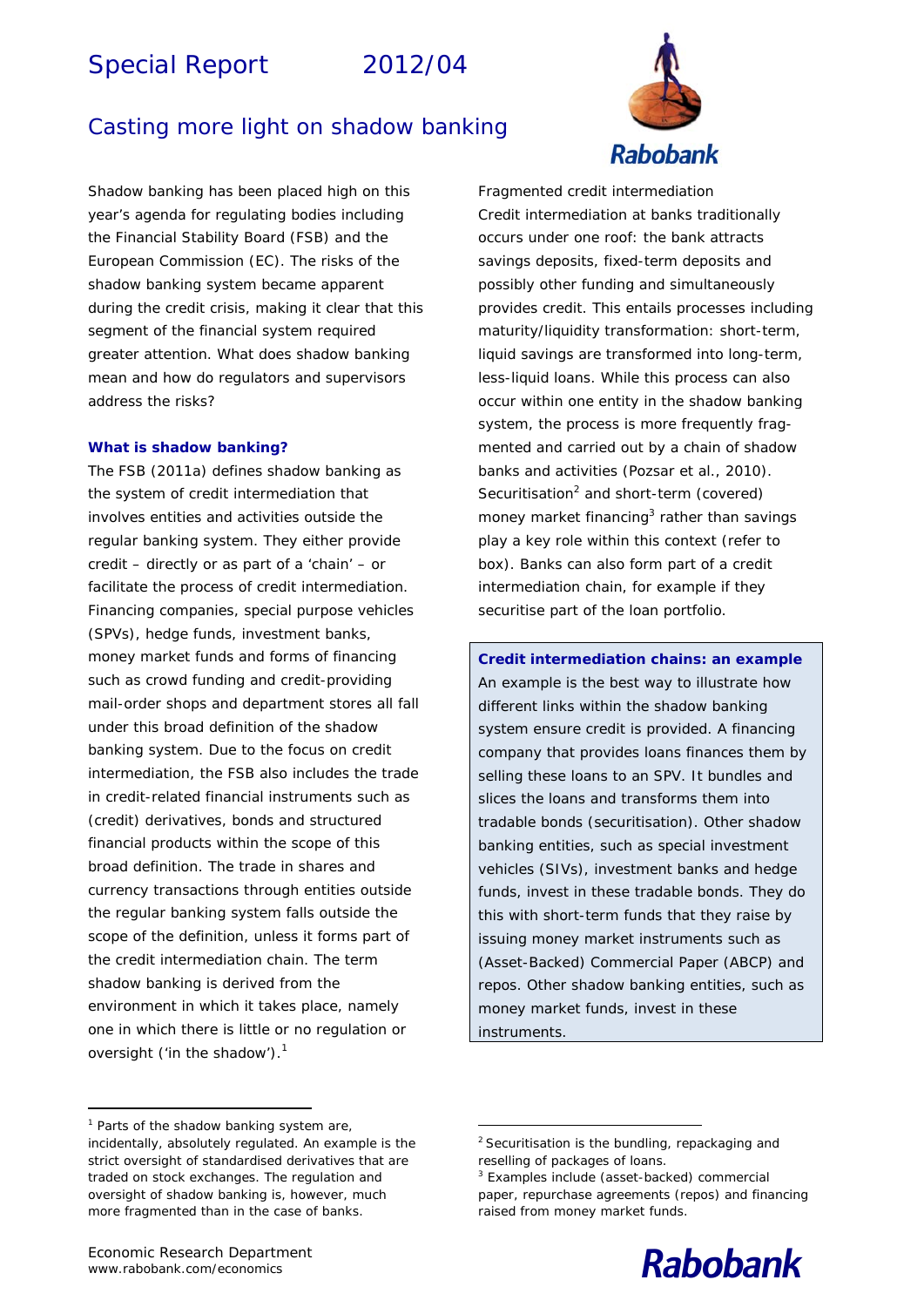## **How large is the shadow banking system?**

It is very difficult to make an exact measurement of the shadow banking system. This is because some parts of the shadow banking system are invisible, the available data are not entirely adequate and the shadow banking system does not stand separately from the regular banking system, as will be explained below. Despite these limitations, the FSB (2011b) nonetheless estimates that the shadow banking system's assets totalled some 46 trillion euros in 2010, compared to 21 trillion euros in 2002.<sup>4</sup> This means shadow banking makes up an average of 25% to 30% of the total financial system and its size is equal to half of all bank assets. The share of shadow banking also varies considerably from country to country (refer to figure 1). The United States has by far the largest shadow banking system, followed by the United Kingdom. Of the other countries, the Netherlands 'scores' relatively high at 8%. This is explained by the relatively large importance of securitisation for lending by Dutch banks. Due to the limited size of the Dutch savings market, it is an important source of financing alongside savings deposits and fixed-term deposits and other forms of market financing (refer to Smolders, 2011).

#### 46% 2% 5% 6% 2% 5%  $20/2$ 8% 3% 13% US ■ Australia ■ Canada **France** ■Germany **■Italy Japan** Korea The Netherlands **Spain** UK

**Figure 1: Share in global shadow banking** 

#### Source: FSB (2011b)

#### **What are the risks?**

While 'shadow banks' are not banks, they can create the same risks as banks, without having to fulfil the same (oversight) rules. These risks became extremely evident in the run-up to and during the credit crisis (2007-2008).

One of these risks is the *vulnerability to banklike runs.* Shadow banks finance their often long-term investments mainly with shortterm funding (money market financing). As a result they must regularly return to the market for refinancing and run refinancing or liquidity risks in the same way that banks do. A significant difference, however, is that banks are subject to liquidity supervision and shadow banks are (often) not. Shadow banks can consequently finance long-term assets with shortterm funding to a much a greater extent. They consequently benefit from the normal situation in which the short-term interest rate is lower than the long-term interest rate, but the refinancing risk increases. Another crucial differrence from banks is that an (official) 'safety net' does not exist for shadow banks. The risk of a run by savers at banks is restricted somewhat by deposit guarantee schemes<sup>5</sup> and, in the event of liquidity problems they can count on the Central Bank's 'lender of last resort' function and facilities. These facilities are, however, only provided to the banks on the condition that they accept the obligation to subject themselves to a strict regulatory oversight regime.

The credit crisis began with this type of run on the shadow banking system. The loss of confidence in securitised US subprime mortgages meant many SPVs and other shadow banks (such as financing companies) were no longer able to (re-)finance their operations by issuing ABCP. The run could only be stabilised after the US Federal Reserve provided a range of official liquidity facilities and credit guarantees (refer to Pozsar et al., 2010).

<sup>&</sup>lt;sup>4</sup> The FSB (2011) has used the total assets of 'Other financial institutions' in Australia, Canada, Japan, Korea, UK, US and the eurozone as proxy for credit intermediation by non-banks.

<sup>&</sup>lt;sup>5</sup> Research further reveals that the presence of an extensive Deposit Guarantee Scheme reduces stability on balance. Refer to Barth et al. (2004).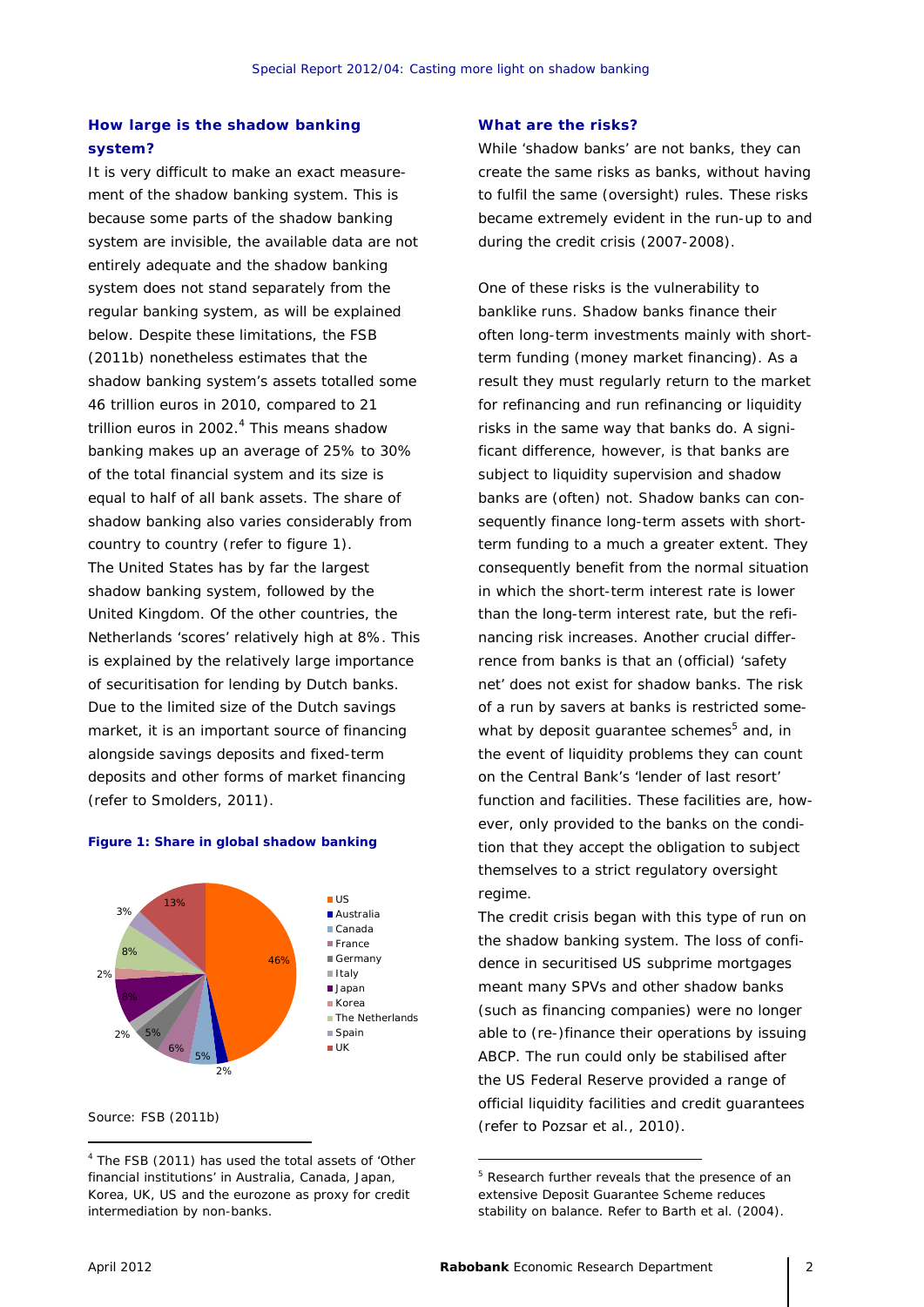A second risk attached to the shadow banking system is that *problems can spread to other financial institutions through the interlinkage with the rest of the financial system.* This is called *systemic risk*. This was manifested during the credit crisis due to the fact that banks were asked to fulfil the liquidity and credit guarantees they had extended to SPVs. They also sometimes felt compelled, due in part to the potential reputation risk, to place parts of the securitised portfolio back on the balance sheet. The increasing demand for liquidity in order to meet such obligations combined with a decreasing supply owing to the erosion of mutual trust between banks led to the shutdown of the interbank money market. This consequently made it necessary for Central Banks to intervene forcefully (refer to Bruinshoofd, 2008).

*High, often unregulated and invisible leverage*  is a third risk attached to the shadowing banking system. High leverage results in few capital buffers to absorb losses. This makes the entire financial system more vulnerable because shadow banks have relationships with other financial institutions. The FSB (2011a) suggests that the shadow banking system can also intensify economic cycles. Financing based on collateral is the 'engine' of the shadow banking system and consequently largely determines how much credit intermediation takes place within the system. Collateral values are high during good economic times and as a result more credit is extended. However, during poor economic times when confidence is lost, which was the case during the credit crisis, collateral values and the amount of credit lending, can drop sharply. But it is the same story within the regular banking system that also provides financing on the basis of collateral.

In closing, the shadow banking creates *possibilities for (regulatory) arbitrage.* The fact that shadow banks are less regulated than banks gives them a competitive advantage and

creates an uneven playing field. This makes it possible for the shadow banking system to grow at the expense of the regulated banking system (arbitrage). In addition, banks can use shadow banking entities or activities to avoid or reduce regulation such as capital and liquidity requirements (regulatory arbitrage). Both arbitrage and regulatory arbitrage lead to more debt and risks being built up in the financial system outside the view of regulators than is desirable.

**Does this mean shadow banking is bad?**

It is wrong to think all shadow banking activities are by definition bad and should consequently be banned completely. An important and substantial part of the shadow banking system contributes to economic growth. The shadow banking system constitutes an alternative source of financing and liquidity for companies. In the United States, for example, the shadow banking system provides just as much credit as the regular banks (Pozsar et al., 2010). The shadow banking system also offers economic added value because it enables part of the credit lending by banks. Securitisation makes it possible for banks to create scope for new credit lending or to provide more credit than would be possible on the basis of available deposits (as in the Netherlands). Shadow banking entities such as money market funds also provide short-term financing to banks. So the challenge for regulators is to control the (systemic) risks of the shadow banking system without losing (too many of) the advantages for the real economy.

### **Which measures are regulators and supervisors taking at present?**

Shortly after the credit crisis, regulators in the EU introduced a number of measures aimed at better controlling the risks of the shadow banking system. One example is the increased direct regulation of several shadow banking activities, such as investment companies and funds (refer to EC, 2012). The indirect regulation has also been expanded and